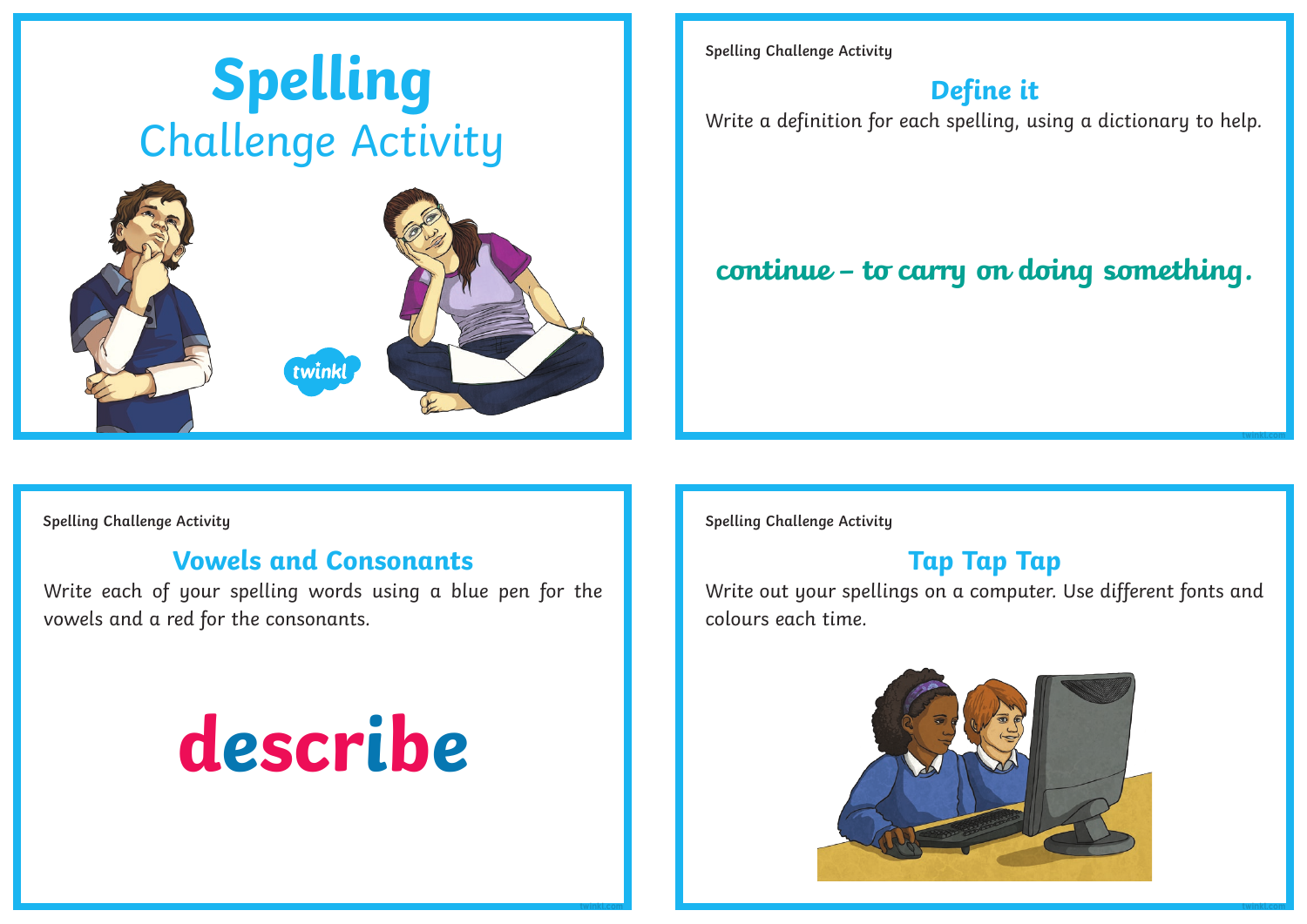**Spelling Challenge Activity**

**Mnemonic** Make a mnemonic for each of your spellings. **l**ittle

**e**lephants **a**re **r**eally **n**ice

**Spelling Challenge Activity**

### **Syllable Slice**

Write out your spelling word and then slice it into its syllables.

his/to/ry

**Spelling Challenge Activity**

#### **Crossword**

Using squared paper, draw boxes for each of your spellings so that they cross other words at matching letters. Remember to number each spelling and write a clue at the bottom. Give it to a friend to complete and check that they have spelt the words correctly.



**twinkl.com**

**twinkl.com**

**Spelling Challenge Activity**

#### **Spelling Races**

Using letter cards or tiles, ask someone to time you to spell out your spelling words.



**twinkl.com**

**twinkl.com**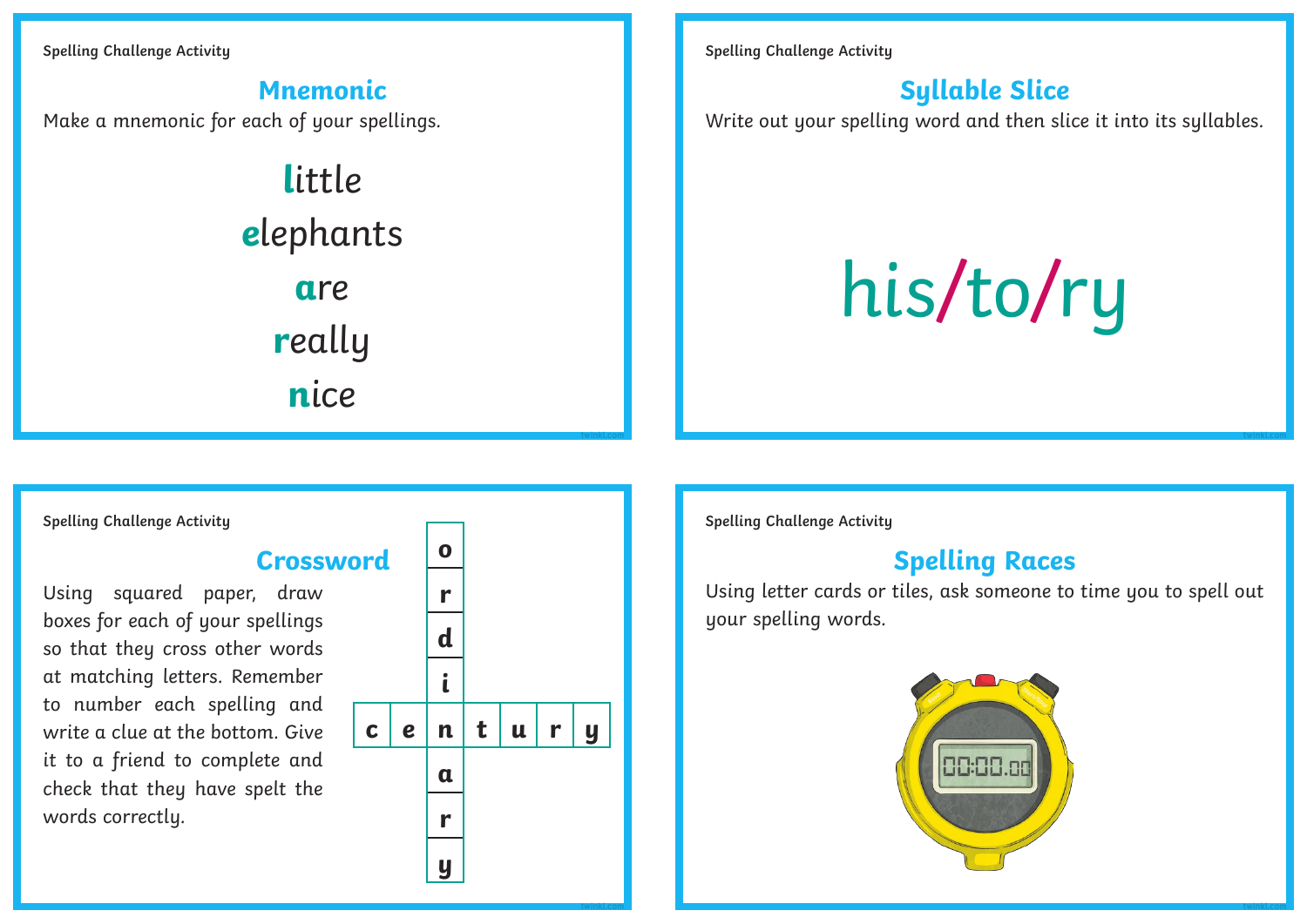**Spelling Challenge Activity**

## **Book of Spellings**

Create a booklet of your spelling words and arrange them in alphabetical order. You could illustrate each spelling too.



**Spelling Challenge Activity**

## **Paragraph Challenge**

Write a paragraph with several sentences that include each of your spelling words. Can you use them all so that the paragraph makes sense?

My **favourite exercise** is swimming. I often go because it is good for my **heart**. I sometimes find it **difficult** but I **imagine** that a lot of people do. We usually go after we have been to the **library**.

**Spelling Challenge Activity**

## **Graffiti Spellings**

Use chalk to write your spelling words on a pavement or wall. Remember to ask permission first and to wash it off afterwards!



**Spelling Challenge Activity**

**twinkl.com**

**twinkl.com**

#### **Be a Teacher**

Ask someone to write your spellings out but with one or two mistakes. Be a teacher and mark the spellings, correcting any mistakes.



**twinkl.com**

**twinkl.com**